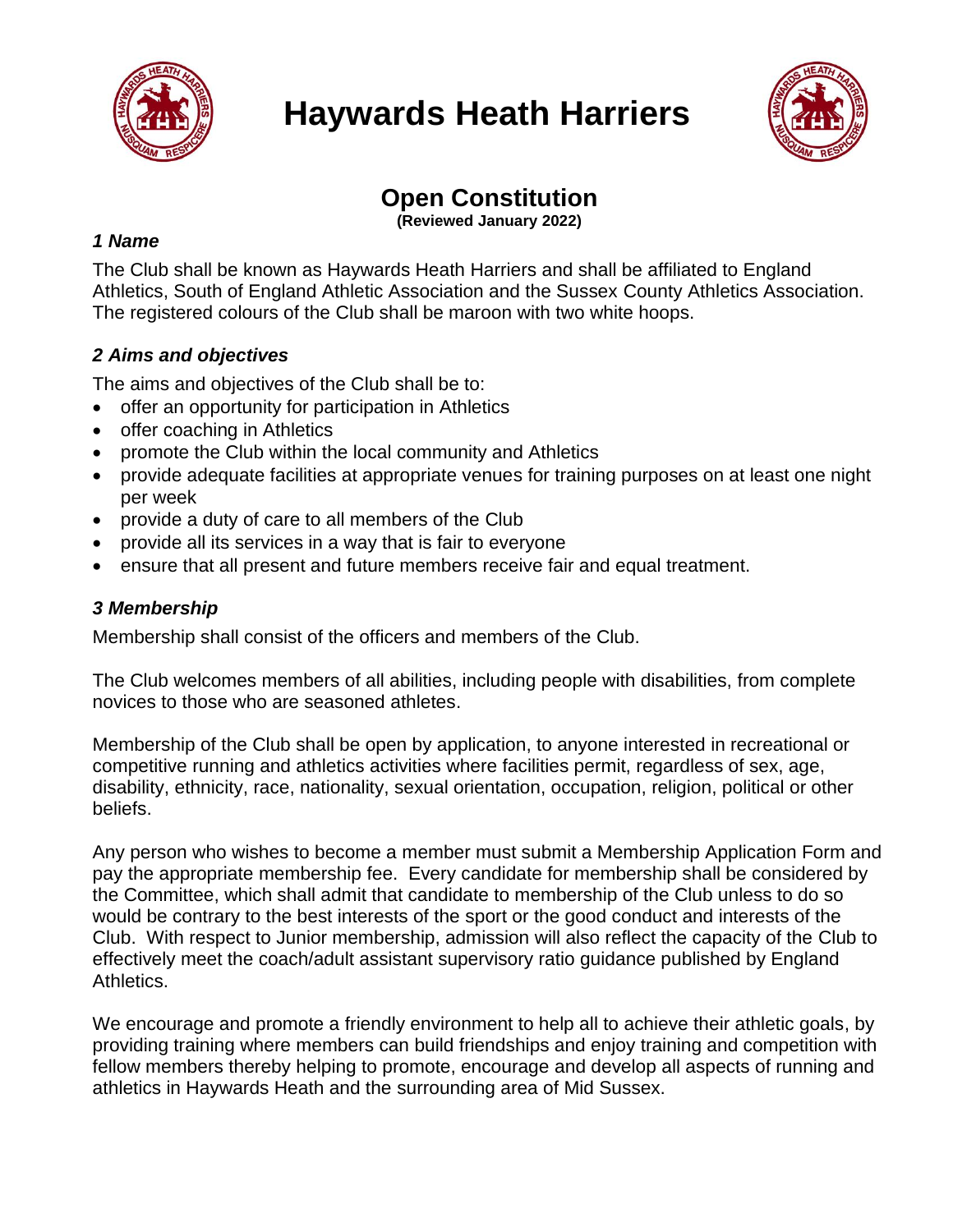All members shall be subject to the regulations of the constitution and by joining the Club will be deemed to accept these regulations and codes of conduct that the Club has adopted.

Members will be enrolled in one of the following categories:

- **Senior**
- Associate
- Student
- Junior
- Over 60s
- Honorary Life

Junior members will not hold voting rights and this shall apply to children in the U13 age groups and lower (school years 7 and lower). For the purposes of the constitution, all other children shall be considered Student members.

Note: the Club welcomes parents of Juniors to take an active role in the Club and encourages any parent who wishes to have more involvement to join.

### *4 Membership fees*

The Club Committee shall have the authority to review membership subscriptions on an annual basis and to increase these fees annually by the change in the retail price index as published in January of each year plus up to a maximum of an additional 3% at the discretion of the Committee. In the event of any increase above this amount being deemed necessary, then such additional amount must be specifically agreed by a majority vote at the AGM or a specially convened EGM. The results of the calculations from the above shall be rounded up or down to the nearest 50p.

Membership fees shall become due annually on the 1st April of each year.

Honorary Life Members are exempt from membership fees.

# *5 Officers of the Club*

An Honorary President shall be elected at the AGM

The Management Committee of the Club shall be:

- Chairperson
- Secretary
- Treasurer
- Fixtures Secretary
- Membership Secretary\*
- Head Coach\*
- Up to 8 General Committee Members.

#### *\*Subject to required checks and accreditation*

Officers shall be elected at the AGM and will retire at the following AGM but will be eligible for re-election.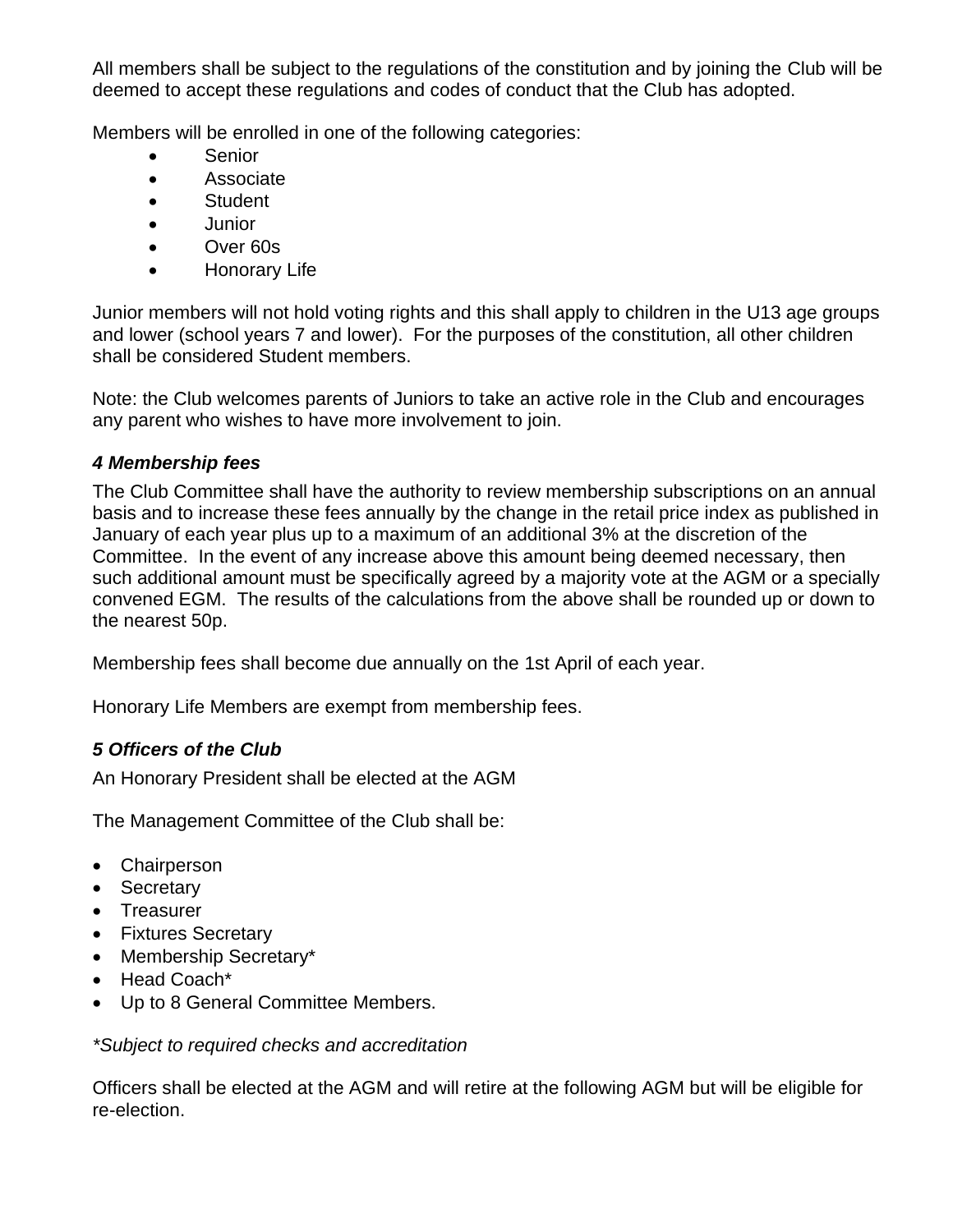# *6 Management Committee*

The Club shall be managed by the Management Committee.

All committee members shall have an equal right to vote at meetings of the Management Committee but in the event of a tied vote the Chairperson will have an additional casting vote.

Meetings of the Management Committee shall be convened by the Secretary. A minimum of six meetings shall be held each year. Between meetings, issues may be raised by email with the Chair empowered to take decisions based on responses received. Such decisions shall be minuted as part of the minutes of the next committee meeting for record purposes.

The quorum required for business to be agreed at Management Committee meetings will be five.

The Management Committee shall be responsible for adopting new policy, codes of conduct and rules that affect the organisation of the Club and decide on matters concerning the Club which are not covered by this constitution.

The Management Committee shall have powers to co-opt in order to fill any vacancies that arise during the year, appoint sub-committees as necessary and appoint advisers to the Management Committee as necessary to fulfil its business.

The Management Committee shall appoint a Child Protection Officer/Welfare Officer in order to fulfil any legal obligations. If the post becomes vacant and a suitable volunteer is not forth coming, the Management Committee will appoint one of its own members to the post no later than three months from the vacancy occurring.

The Management Committee will be responsible for disciplinary hearings of members who infringe the Club rules/regulations/ constitution. The Management Committee will be responsible for taking any action of suspension or discipline following such hearings.

#### *7 Finance*

All Club monies will be held in a bank account held in the name of Haywards Heath Harriers.

The Club Treasurer shall be responsible for maintaining the financial records of the Club.

The financial year of the Club will end on 31st December each year.

Annual accounts will be presented by the Treasurer at the Annual General Meeting. The Management Committee shall arrange for the accounts to be audited from time to time at its discretion.

All cheques drawn against Club funds must hold the signatures of two designated signatories who will be committee members approved by the Management Committee (all names to be held by the Treasurer).

However, on-line banking will be the preferred method of payment and the Club Treasurer will be allowed to create and authorise payments on his own.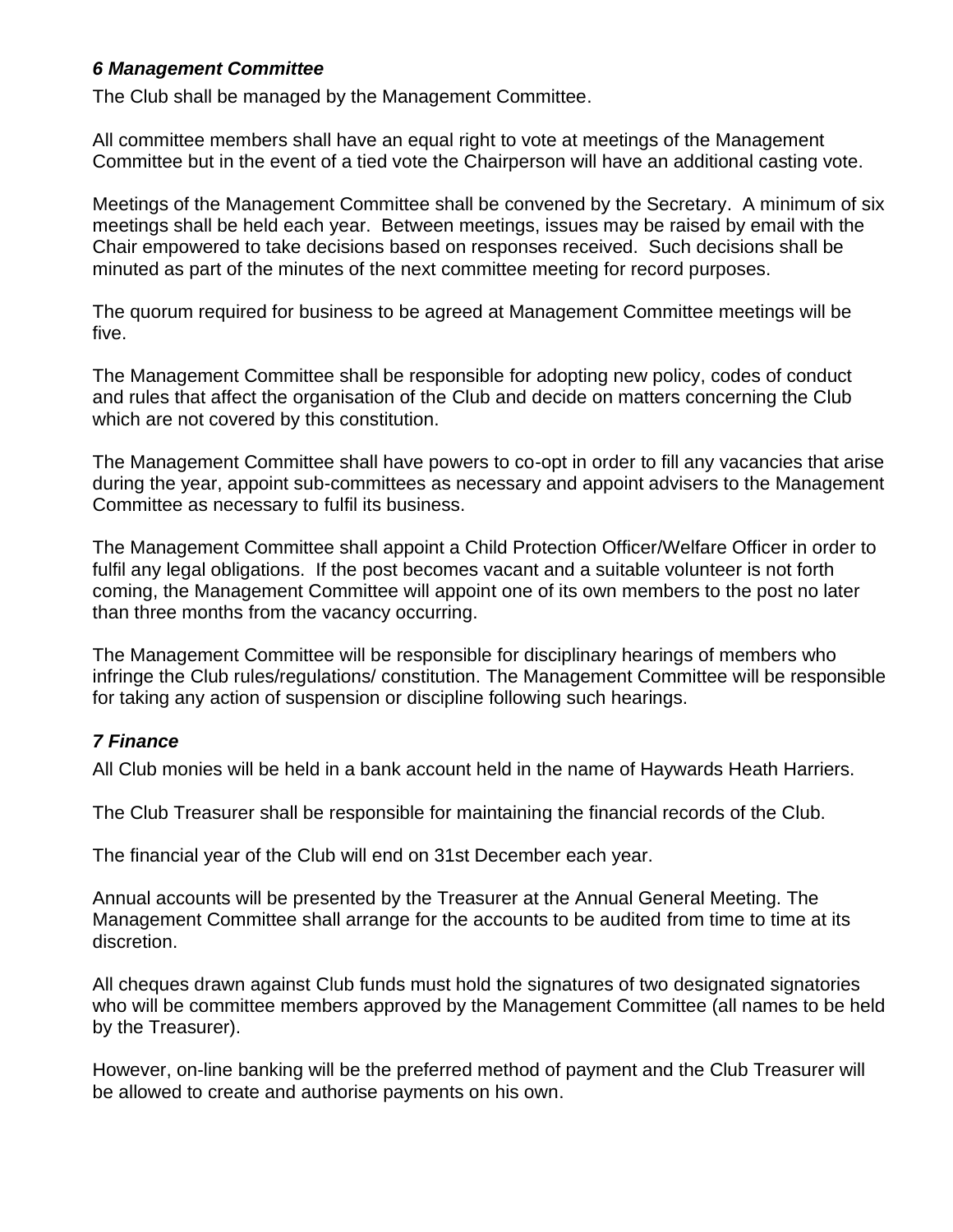The Club Chair has full on-line rights and the Membership Secretary shall have on-line viewing rights.

# *8 AGM*

The Club Secretary will give notice of the AGM which will normally be held in March of each year.

Not less than 21 clear days' notice shall be given to all members.

The AGM will receive a report from various officers of the Management Committee and a statement of the accounts.

Nominations for officers of the Management Committee should be submitted in writing to the Secretary at least seven days prior to the AGM.

Election of officers will take place at the AGM.

All members holding voting rights shall have the right to vote at the AGM. If there is a specific proposal on the AGM Agenda or if there is to be a vote for election to the Management Committee, then any member holding voting rights can ask the Secretary for postal ballot papers, to be returned to the Secretary by post or e-mail twenty four hours before the AGM.

The quorum for AGMs will be twenty-five*.*

The Management Committee has the right to call Extraordinary General Meetings (EGMs) outside the AGM. An EGM can be called by no fewer than nine members making a written request to the Secretary clearly stating the reason and purpose.

Procedures for EGMs will be the same as for the AGM.

#### *9 Discipline and appeals*

All complaints regarding the behaviour of members shall be submitted in writing to the Secretary.

The Management Committee will meet to hear complaints within twenty-eight days of a complaint being lodged. The committee has the power to take appropriate disciplinary action including the termination of membership.

The outcome of a disciplinary hearing shall be notified in writing to the person who lodged the complaint and to the member against whom the complaint was made within seven days of the hearing.

There will be the right of appeal to the Management Committee within seven days following disciplinary action being announced. The committee will consider the appeal within twenty-eight days of the Secretary receiving the appeal. The Management Committee's decision will be final.

#### *10 Dissolution*

A resolution to dissolve the Club can be passed only at an AGM or EGM.